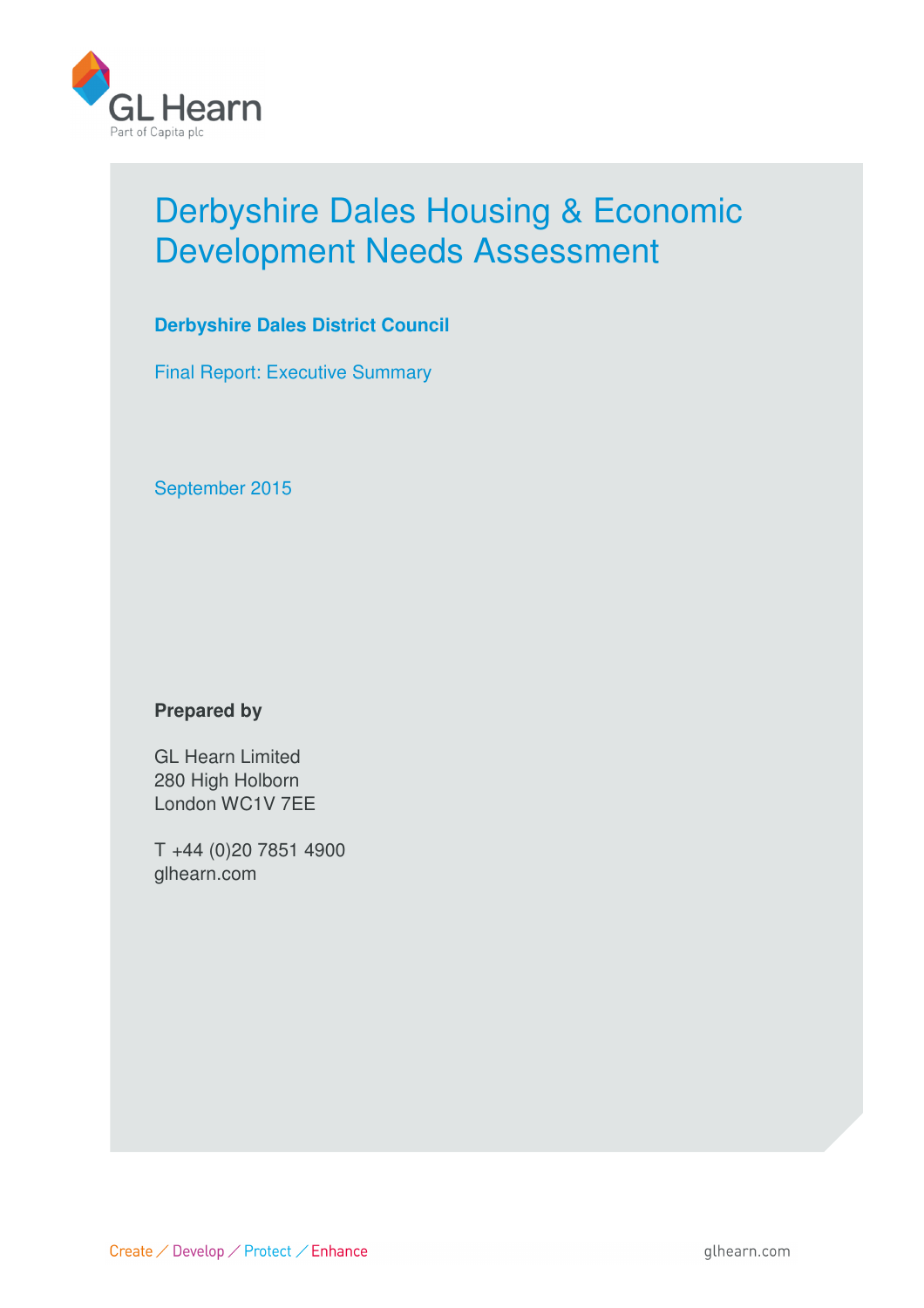- 1.1 Derbyshire Dales District Council (DDDC) is in the process of developing a new local plan to guide future development in the District, outside of the Peak District National Park (PDNP). This report assesses future needs for housing, employment land and retail floorspace in the District.
- 1.2 The National Planning Policy Framework (NPPF) sets out that local plans should seek to meet identified development needs where it is reasonable to do so and consistent with achieving sustainable development. It requires assessment of development needs to be undertaken "leaving aside" issues related to potential land supply, development constraints and infrastructure; with these factors then being relevant in considering whether the level of development needs identified can be sustainable accommodated. This report provides in effect "Stage 1" of this two stage process – defining development needs. Stage 2 of the process brings together information on needs and potential land supply to define housing targets, through the local plan preparation process.
- 1.3 The NPPF sets out that local planning authorities should work together to assess the full housing needs within the relevant Housing Market Area (HMA) or Functional Economic Market Area (FEMA).
- 1.4 The evidence points to a complex set of relationships between parts of Derbyshire Dales and surrounding areas, with the report concluding that the southern part of Derbyshire Dales District, including Ashbourne and Wirksworth, falls within a Derby-focused HMA and FEMA; whilst the northern part of the District (incoluding Bakewell and Hathersage) falls within a Sheffield-focused HMA/ FEMA. The central part of the District, including Matlock, should reasonably be seen as falling within an area of overlap between Housing and Functional Economic Market Areas; with influences from Sheffield; Chesterfield; and Derby.
- 1.5 For the purposes of local plan preparation, it is important that there is a consistent assessment of development needs across the plan area;  $^1$  and thus this report deals principally with development needs in Derbyshire Dales District. As key information, including demographic and economic forecasts, are not published below local authority level, much of the information in the report deals with development needs across Derbyshire Dales District – including areas both within, and outside of, the Peak District National Park.

j

<sup>1</sup> Satnam Millenium Ltd. Vs Warrington BC [2015] EWHC 370 (Admin), 25 (iii)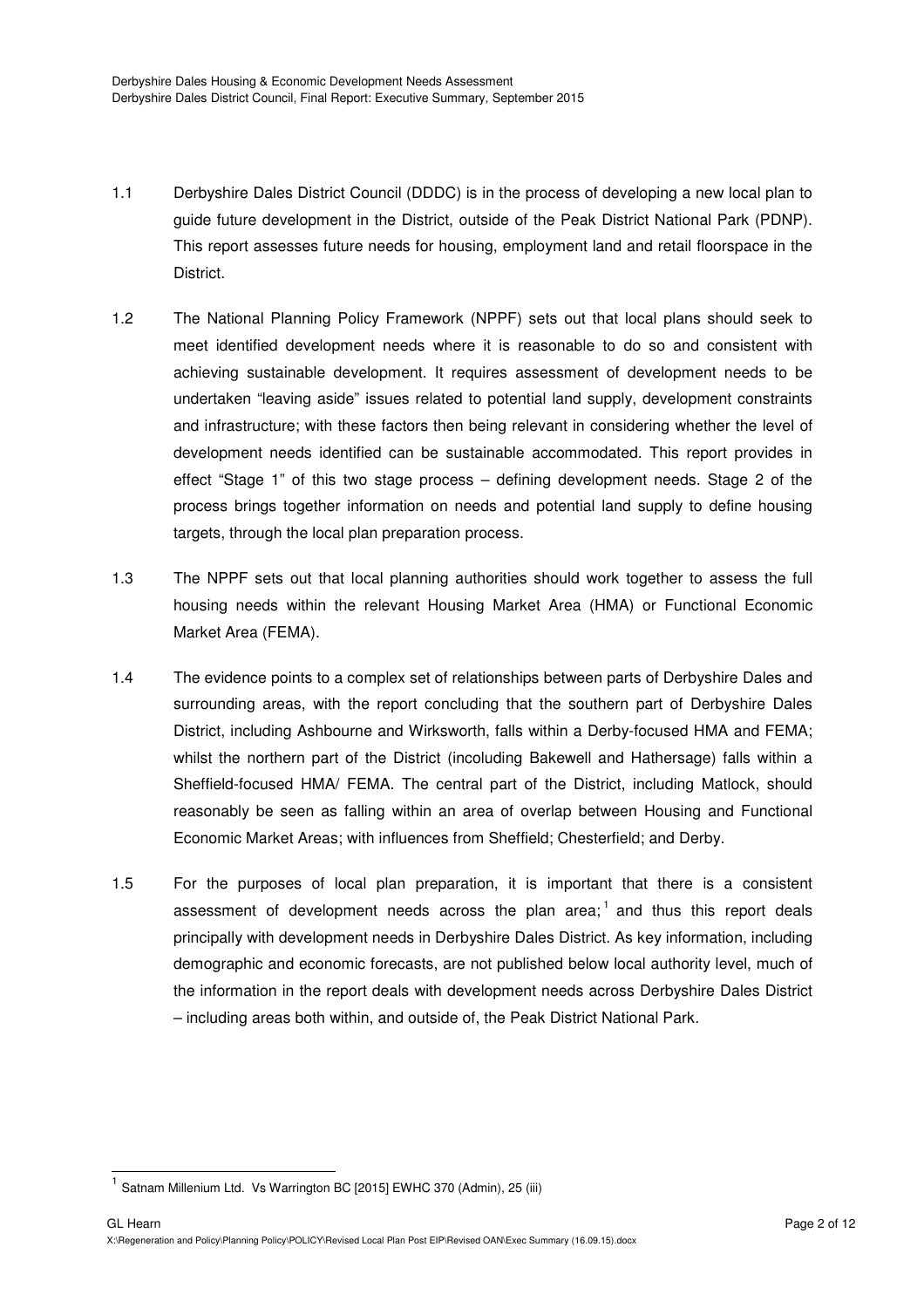# Housing Need

- 1.6 The approach to defining housing need has followed that set out in Planning Practice Guidance. The starting point is the latest official (2012-based) population and household projections. The projections are however trend-based and Government's Planning Practice Guidance outlines that assessments needs to consider whether it is appropriate to plan on the basis of past trends, or whether wider evidence suggests that level of housing provision (in the absence of development constraints) should be adjusted to take account of:
	- Employment trends
	- Market signals
	- Need for affordable housing
- 1.7 It sets out that employment trends should be considered to assess whether an alternative level or distribution of housing provision is necessary to support economic growth; or whether housing provision should be adjusted upwards to improve the affordability of market housing; or enhance the delivery of affordable housing. The Assessment follows this approach.

## **Trend-based Demographic Projections**

- 1.8 Official 2012-based Sub-National Population Projections project forward population trends seen over the 2006/7-2012 period. They suggest that the District's population will increase by 8.4% between 2013-33, but because of changes in the age structure of the population this will not support any growth in the workforce.
- 1.9 Taking account of how households of different ages will occupy homes, and a level of vacant and second homes within the housing stock, the Assessment indicates that 244 dwellings per year would be required to accommodate this.

## **Economic Dynamics and Growth Potential**

1.10 The report assesses the District's economic characteristics and growth potential. The District has a high number of businesses, but has low wages and an above average representation of part-time jobs. There is an above average representation of employment in public administration, tourism/ hospitality-related activities, mining/ quarrying, and agriculturerelated activities. It benefits from a high quality of life, but transport accessibility is low compared to other parts of Derbyshire or the Sheffield City Region. The District's economy has a low representation of key sectors, including business and professional services, which are expected to perform strongly in the medium/ longer-term.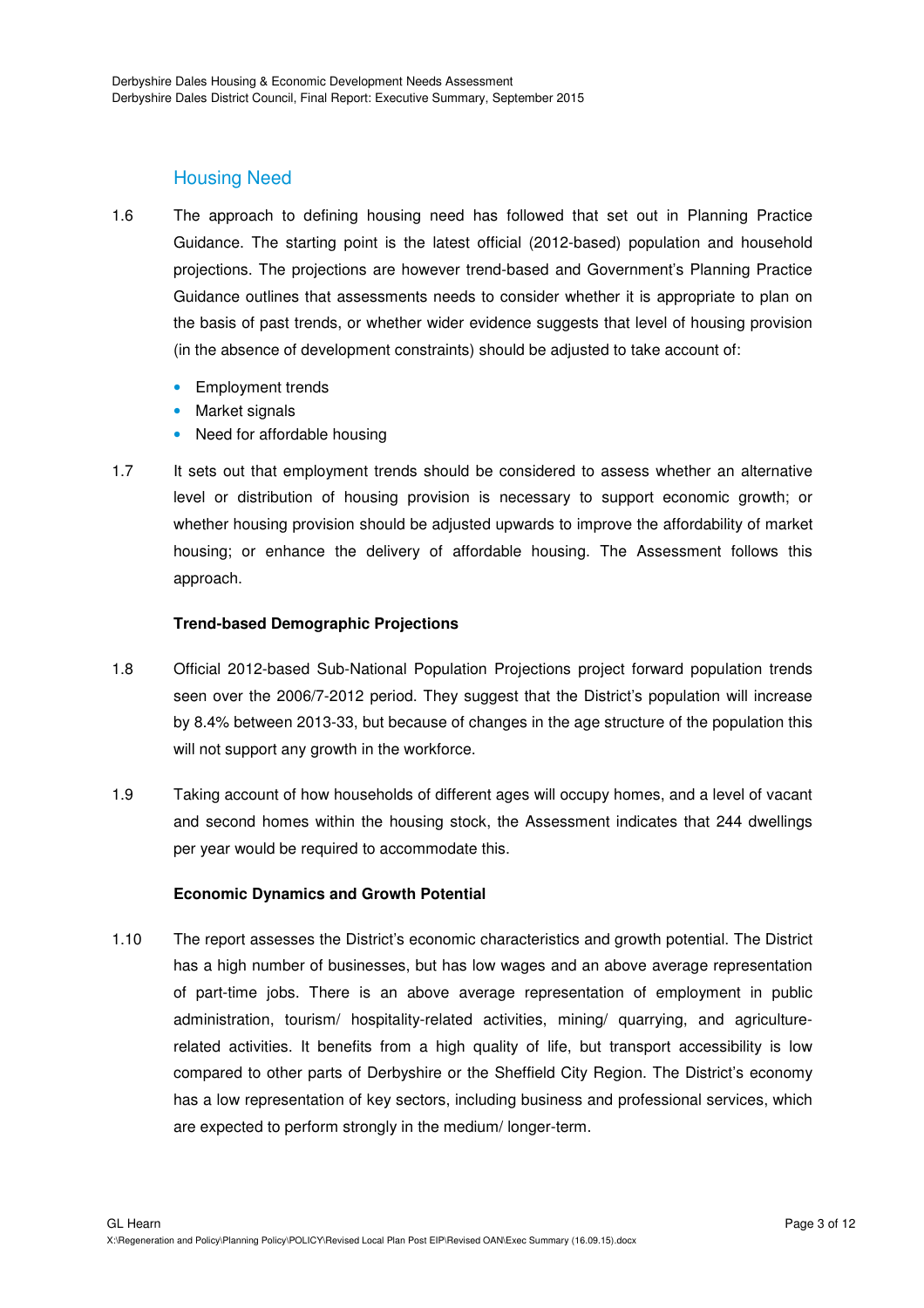- 1.11 A range of economic forecasts have been considered in this report, alongside evidence regarding commercial market conditions, a business survey and interrogation of a range of economic data to consider potential future growth in jobs in Derbyshire Dales. This includes interrogation of econometric forecasts from Oxford Economics and Cambridge Econometrics, as well as research undertaken for the Sheffield City Region Local Enterprise Partnership (LEP). It has included a business survey together with detailed analysis of the economic base, which in particular highlights issues with recording of jobs in public administration.
- 1.12 The two core forecasts considered show employment growth which could range between 900 – 3,000 jobs over the 2013-33 period. Interrogation of the forecasts however shows that because of data anomalies, the Cambridge Econometrics forecasts over-estimate potential employment growth in public administration. The balance of evidence indicates that a reasonable evidence-based assessment of economic growth potential would be for employment growth of 1,700 jobs over the 2013-33 period. This is based on the most up-todate econometric forecasts but with an adjustment to expected performance of the public administration sector which reflects anomalies within the official data.
- 1.13 Taking account of people moving into retirement, a higher level of net in-migration into the District would be required than seen historically. To support this level of employment growth would require 301 homes per year. This is an increase of 57 dwellings per year on the trendbased demographic assessment of need for 244 dwellings per year.

## **Affordable Housing Need**

- 1.14 This report includes an assessment has the housing needs arising from households who require financial support – these households would be eligible for affordable housing. This indicates that taking account of the current supply of affordable housing, 93 households will require support each year in meeting their housing need.
- 1.15 The affordable housing need represents 38% of the need identified in the demographic-led projections, based on the 2012-based Household Projections; and 31% of the need derived from the higher, Economic-Led Projections.

## **Market Signals**

- 1.16 Planning Practice Guidance sets out that "market signals" should be assessed to consider whether there is a case for adjusting housing provision, in effect to improve affordability over time, where there is evidence that in the past there has been a supply/demand imbalance.
- 1.17 The analysis undertaken indicates that the housing market in Derbyshire Dales is considerably more constrained than the surrounding areas, as reflected in relatively high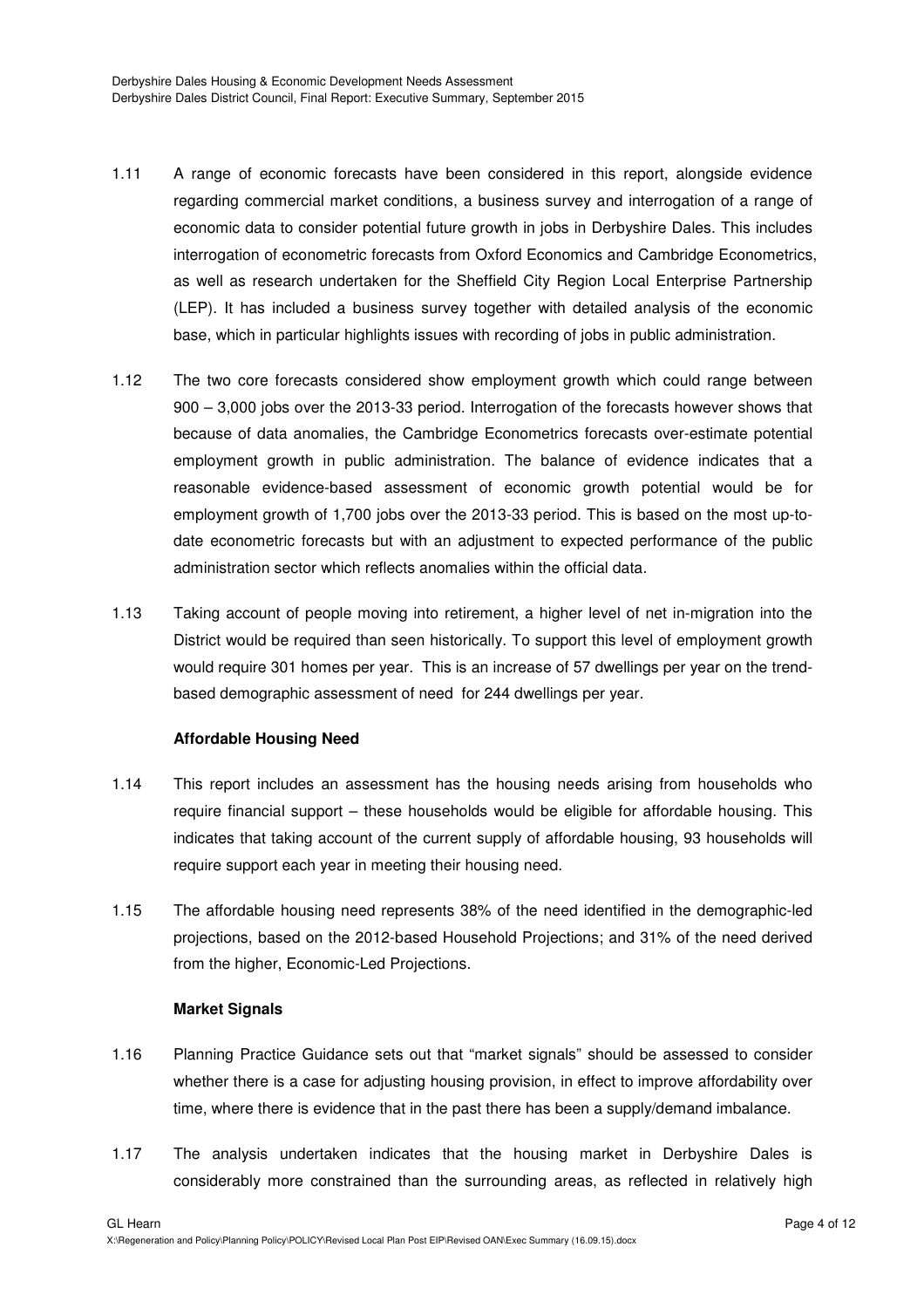house prices. The median house price in Derbyshire Dales is £218,500. Comparatively high house prices contribute to affordability pressures. This is partly a reflection of the high quality of place which the District offers. The evidence does not suggest that house prices have deteriorated over the period since 2007. Prices over this period have been broadly static. Sales volumes in Derbyshire Dales remain well below pre-recession levels.

- 1.18 Rental costs in the District have increased by 8% since 2011, which is above inflation. This level of growth is stronger than seen in the neighbouring areas and stronger than regional and national trends.
- 1.19 High housing costs make it difficult for younger households to get on the housing ladder. Lower quartile (entry level) house prices are 9.3 times earnings of younger households, compared to 5.5 across Derbyshire and 6.5 across England.
- 1.20 Nationally, increasing house prices and worsening affordability has resulted in a decrease in the level of homeownership and an increase in the numbers of households renting between 2001-11. The demographic evidence shows that household formation amongst households in their 20s and 30s fell.
- 1.21 Taking account of the evidence from market signals, GL Hearn conclude that it would be appropriate to consider an adjustment to the overall assessment of housing need to improve affordability over time in line with the approach outlined in the Practice Guidance. An improvement in affordability would be manifest principally in a greater ability of younger households to form. Using the demographic modelling to quantify this, an additional 21 homes per annum would be needed per year to achieve this (for the economic-led projection).

# **Conclusions regarding Objectively-Assessed Housing Need**

1.22 Drawing the analysis together, the Assessment identifies an Objectively-Assessed Need (OAN) for 322 homes per year across Derbyshire Dales District between 2013-33. This is built-up as shown below: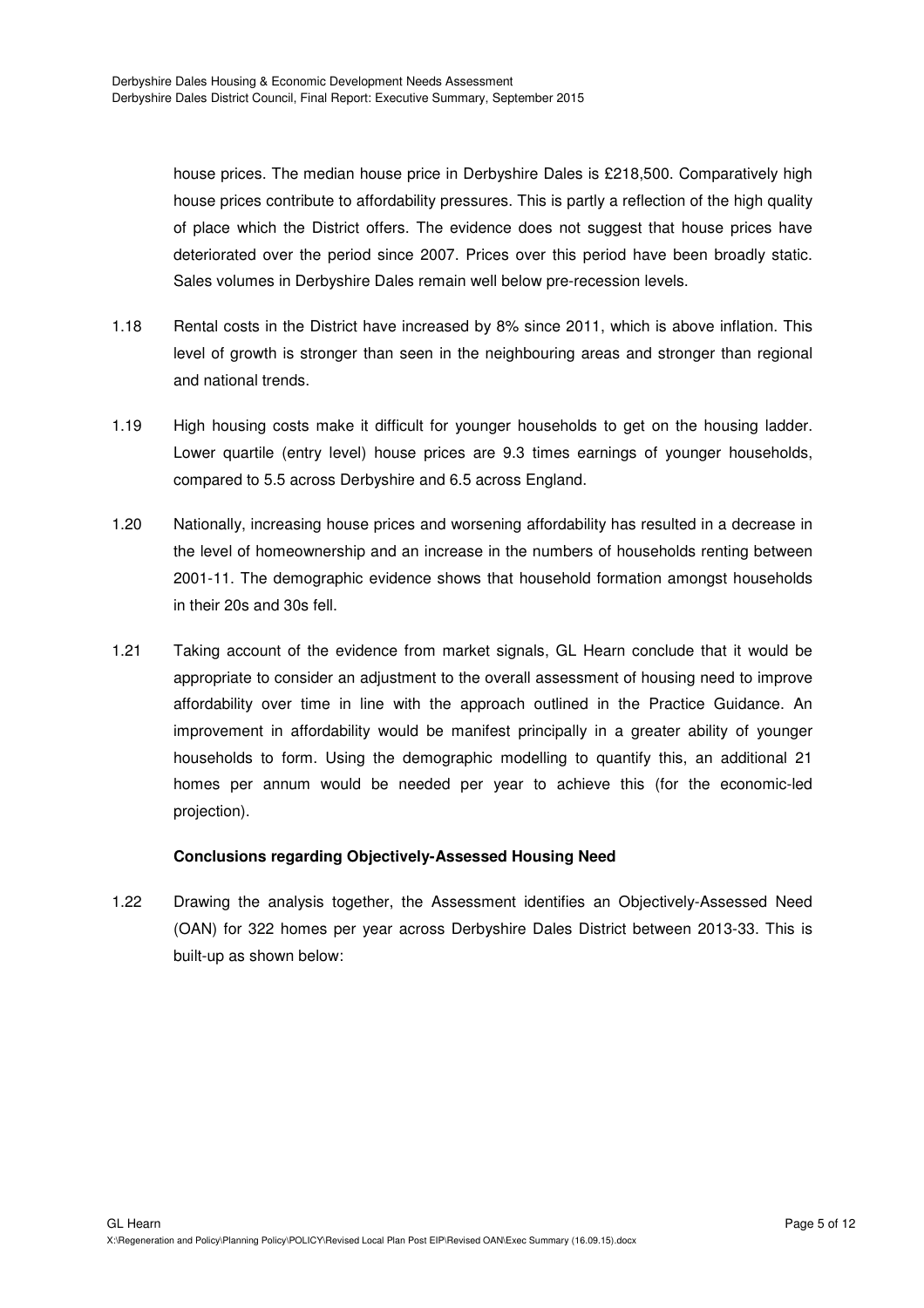

**Figure 1: Objectively-Assessed Housing Need – Derbyshire Dales, 2013-33** 

1.23 To set targets for housing provision, the assessment of need from this report needs to be brought together with evidence regarding the capacity of the District to accommodate development. However it is an important starting point for considering how much housing provision to plan for. Any unmet need should be assessed against the base demographically-assessed need shown (244 homes per annum).

## **Housing Need for the Plan Area**

- 1.24 Derbyshire Dales District includes parts of the Peak District National Park. The Planning Authority for the National Park is the Peak District National Park Authority. Derbyshire Dales Local Plan will deal with the area outside of the National Park.
- 1.25 GL Hearn consider that it would be a reasonable planning assumption to assume that the demographic-based need can be split on the basis of the current distribution of population within those parts of the District inside and outside the National Park.
- 1.26 There is not an expectation that a National Park will seek to meet its objectively assessed housing needs in full. The policy focus is on meeting local needs with a specific focus on providing affordable housing within the Park; and working with local authorities to plan to meet housing needs across the wider Housing Market Areas .
- 1.27 It is unrealistic to consider that sufficient housing provision is likely to be delivered in the PDNP to support workforce growth.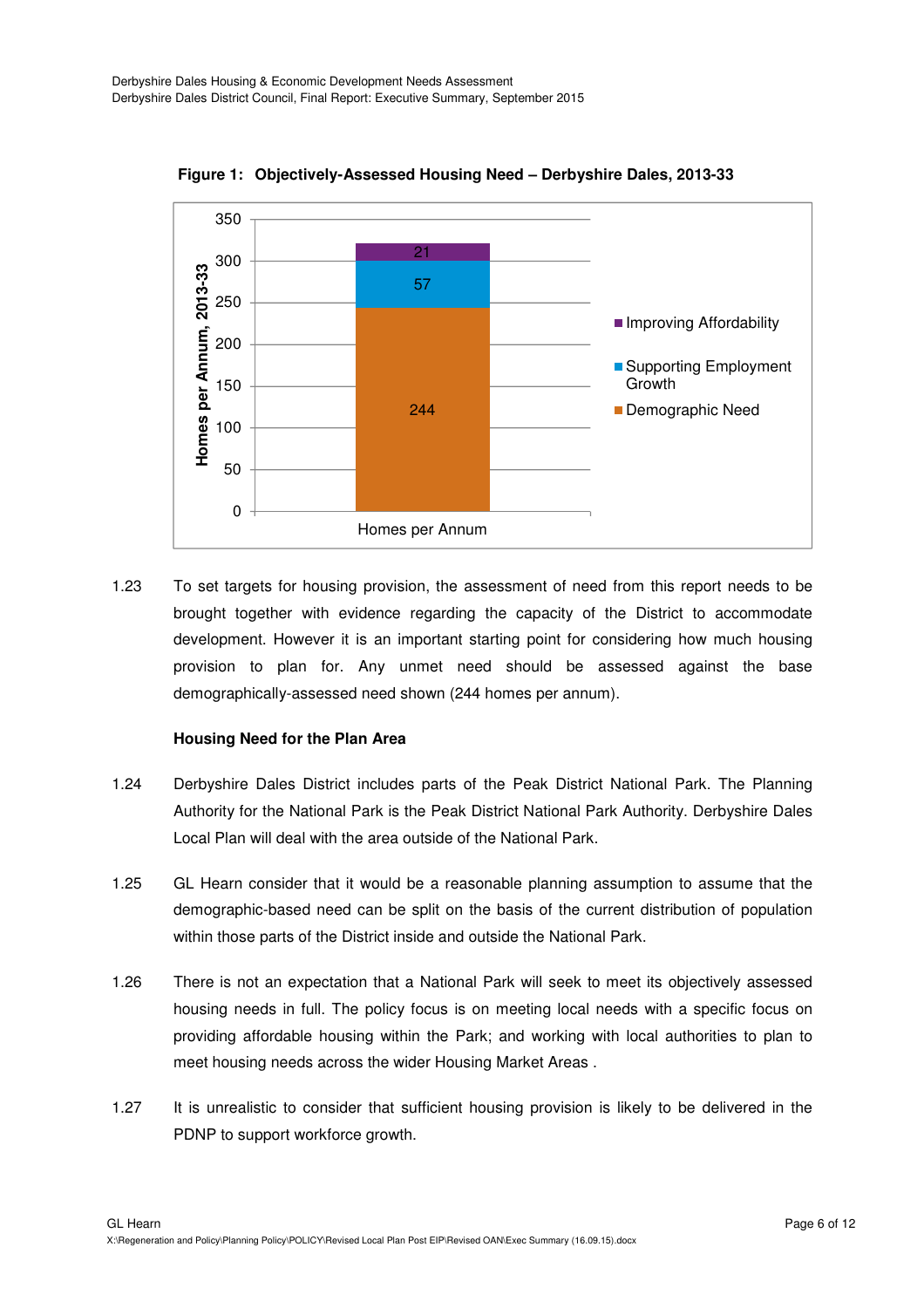1.28 Of the District's population, we estimate (based on interrogation of the distribution of the 2011 Census population) that 35.9% live within the National Park. 64.1% live outside of the National Park. Using these proportions we have sought to estimate the need arising from within the National Park, and outwith it.

|                                               | <b>Homes per</b><br><b>Annum</b> | <b>Within PDNP</b> | <b>Plan Area</b> |
|-----------------------------------------------|----------------------------------|--------------------|------------------|
| <b>Demographic Need</b>                       | 244                              | 88                 | 156              |
| <b>Supporting Employment</b><br><b>Growth</b> | 57                               |                    | 57               |
| <b>Improving Affordability</b>                | 21                               |                    | 13               |
| Total                                         | 322                              | 95                 | 227              |

## **Figure 2: Distribution of Housing Need between Plan Area and National Park**

- 1.29 **We identify an objectively-assessed need for 227 homes per annum within the Plan Area, and 95 homes per annum within those parts of the District which fall within the National Park.**
- 1.30 We would advise the Council to discuss and agree conclusions with the PDNPA, and to consider the likely supply (and by association any unmet need arising) in the National Park. The capacity to meet any unmet need will need to be tested through the plan-making process.

# Housing Mix

1.31 The NPPF in Paragraph 159 requires local planning authorities to identify the range of types and sizes of accommodation likely to be needed by the population in future, including that required by those groups with specific housing needs.

# **Mix of Homes of Different Sizes**

- 1.32 The report indicates that the majority of demand for market housing will be for mid-market homes with 2 and 3 bedrooms. This reflects demographic and market dynamics, as well as an expectation that some households will chose to downsize to smaller properties over the period to 2033, taking account of demographic trends. The evidence also points to a strong demand for bungalows from older households.
- 1.33 The majority of the need for affordable housing is for 1- and 2-bed properties, however the mix which should be planned for needs to take account of a number of wider issues related to how the affordable housing stock can be effectively managed. This includes the likely impact of extension of right-to-buy to housing association tenants, and the potential impacts of this on supply of family housing.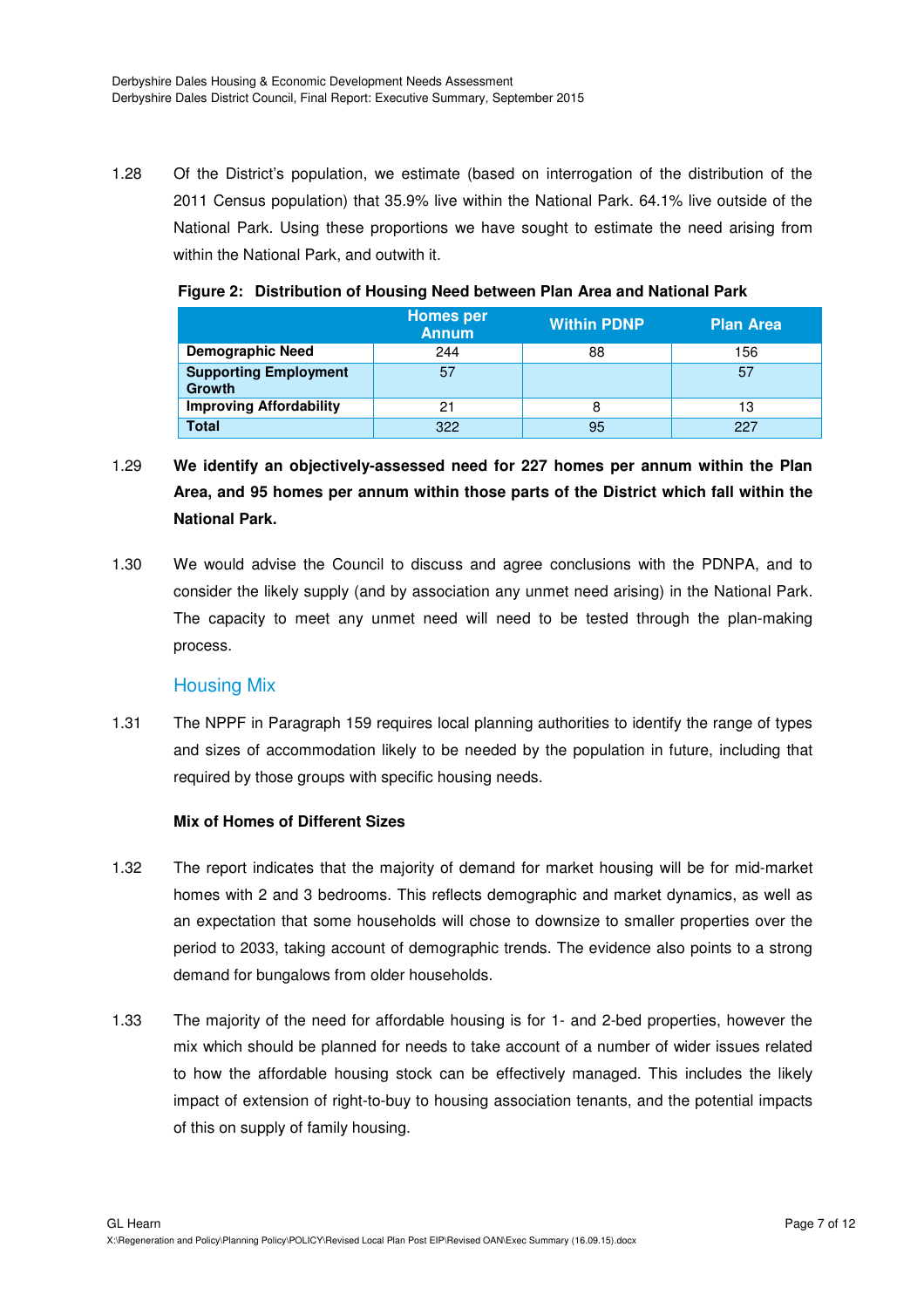1.34 The report concludes that the following represents an appropriate mix of affordable and market homes to plan for over the 2013-33 period:

## **Figure 3: Recommended Housing Mix – Derbyshire Dales District**

|                   | 1-bed | 2-bed | 3-bed | $4+$ bed |
|-------------------|-------|-------|-------|----------|
| <b>Market</b>     | 5%    | 40%   | 50%   | 5%       |
| <b>Affordable</b> | 40%   | 35%   | 20%   | 5%       |
| All dwellings     | 15%   | 40%   | 40%   | 5%       |

1.35 The mix identified above should inform strategic policies. In applying these to individual development sites regard should be had to the nature of the development site and character of the area, and to up-to-date evidence of need as well as the existing mix and turnover of properties at the local level. The analysis of an appropriate mix of dwellings should also inform the 'portfolio' of sites which are considered through the Local Plan process, including: Site Allocations, Neighbourhood Plans and other planning documents. Equally it will be of relevance to affordable housing negotiations.

## **Affordable Housing Mix**

- 1.36 In respect of the need for different types of affordable housing, this report has considered what households can afford; together with the supply through re-lets of existing housing stock. It identifies that 80% of the net need for affordable housing is for social and affordable rented homes, with 20% for equity-based intermediate housing options which include:
	- Help-to-Buy Shared Ownership
	- Affordable Rent
	- Rent-to-Homebuy
	- Low Cost Sale
- 1.37 In setting policies, the Council should bring together plan-wide viability evidence with the needs evidence in this report.

## **Specialist Housing and Accommodation for Older Persons**

- 1.38 This report indicates that the number of residents aged over 65 is expected to increase by 9,400 (54%) between 2013-33. Demographic change is likely to see a requirement for additional care/ support and specialist housing provision, although many older households will remain in their current homes or general needs housing.
- 1.39 As a result of a growing older population and increasing life expectancy, the analysis projects an increase of 1,175 people with dementia and almost 2,500 people with mobility problems over the 2013-33 period. Some of these households will require adaptions to properties to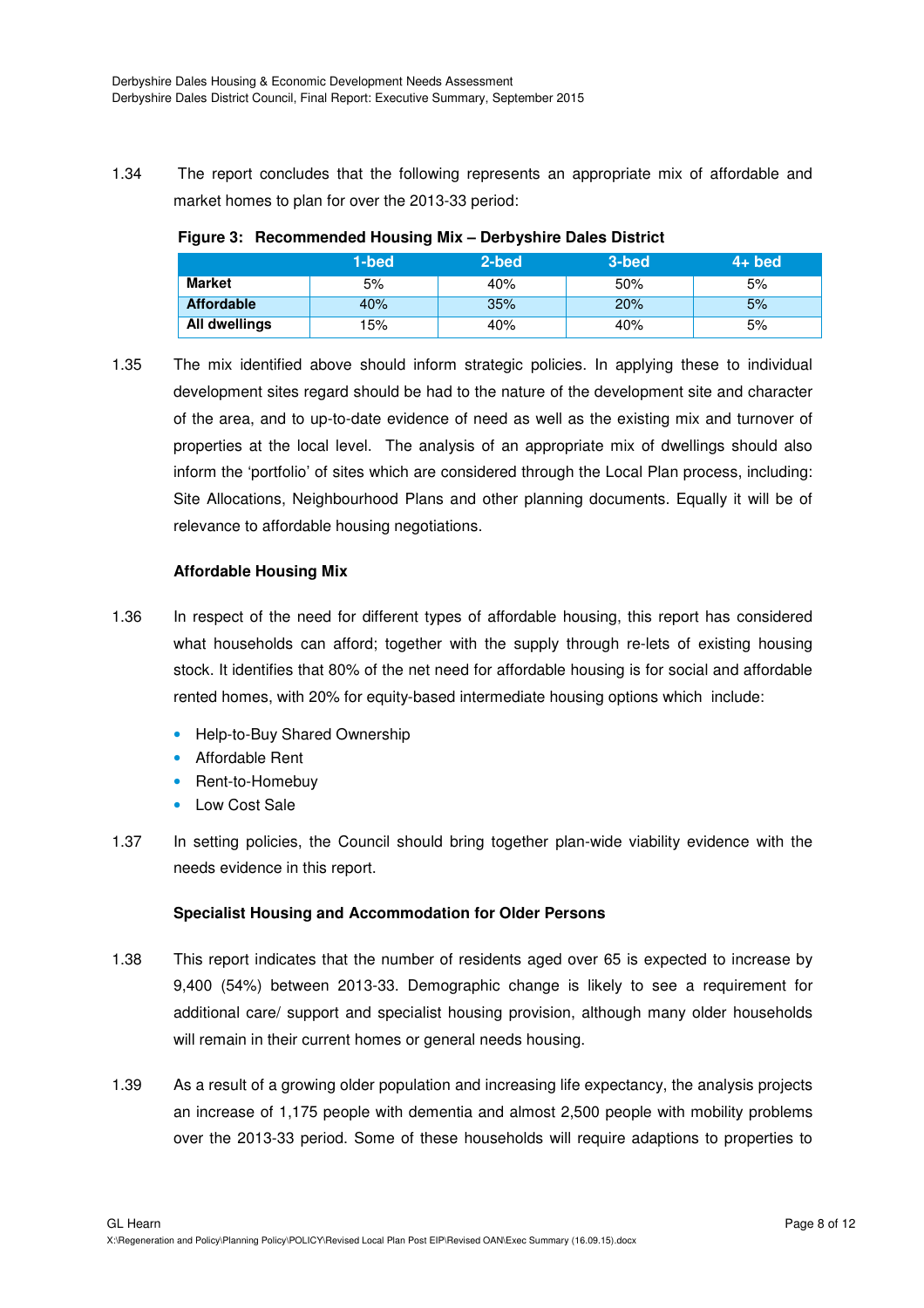meet their changing needs; whilst others may require more specialist accommodation or support.

- 1.40 Based principally on the expected growth in population of older persons, the report estimates a need for an additional 1,182 specialist dwellings for older persons over the 2013-33 period (59 per annum). This need is principally for market housing. Specialist housing includes sheltered and extra care housing. It forms part of the OAN identified above.
- 1.41 Decisions about the appropriate mix of specialist housing should take account of the current stock, other local needs evidence as appropriate, and policies regarding accommodation and care for older persons. The district and county councils should liaise as appropriate in this respect.
- 1.42 The Council should give consideration to how best to deliver the identified specialist housing need, including for instance the potential to identify sites in accessible locations for specialist housing; or to require provision of specialist housing for older people as part of larger strategic development schemes.

## **Need for Registered Care Provision**

- 1.43 Registered care provision fall within a C2 use class; with households who live in care homes counted as part of the institutional rather than the household population. As such provision of residential care provision is treated in the analysis of housing need separately in this report from that for C3 dwellings.
- 1.44 The report indicates a net need for 436 C2 bedspaces for older persons over the 2013-33 period, equivalent to 22 per year. The assessment should be treated as indicative, and does not seek to set policies in how older persons with care needs should be accommodated. This does not form part of the identified OAN for housing of 342 homes per annum.

# Meeting the Housing Needs of Other Vulnerable Groups

- 1.45 This report has considered the needs of a number of other vulnerable groups. Demographic projections suggest a 149% increase in the population aged over 85 from 2013 to 2033 with Census data suggesting that 84% of this age group have some level of disability. This suggests a growing need for homes which can be adapted to households' changing circumstances (such as lifetime homes) as well as support for households to make adaptations to properties.
- 1.46 The Black and Minority Ethnic (BME) population in Derbyshire Dales is relatively small in national terms. It has however grown notably over the past decade. Characteristics of BME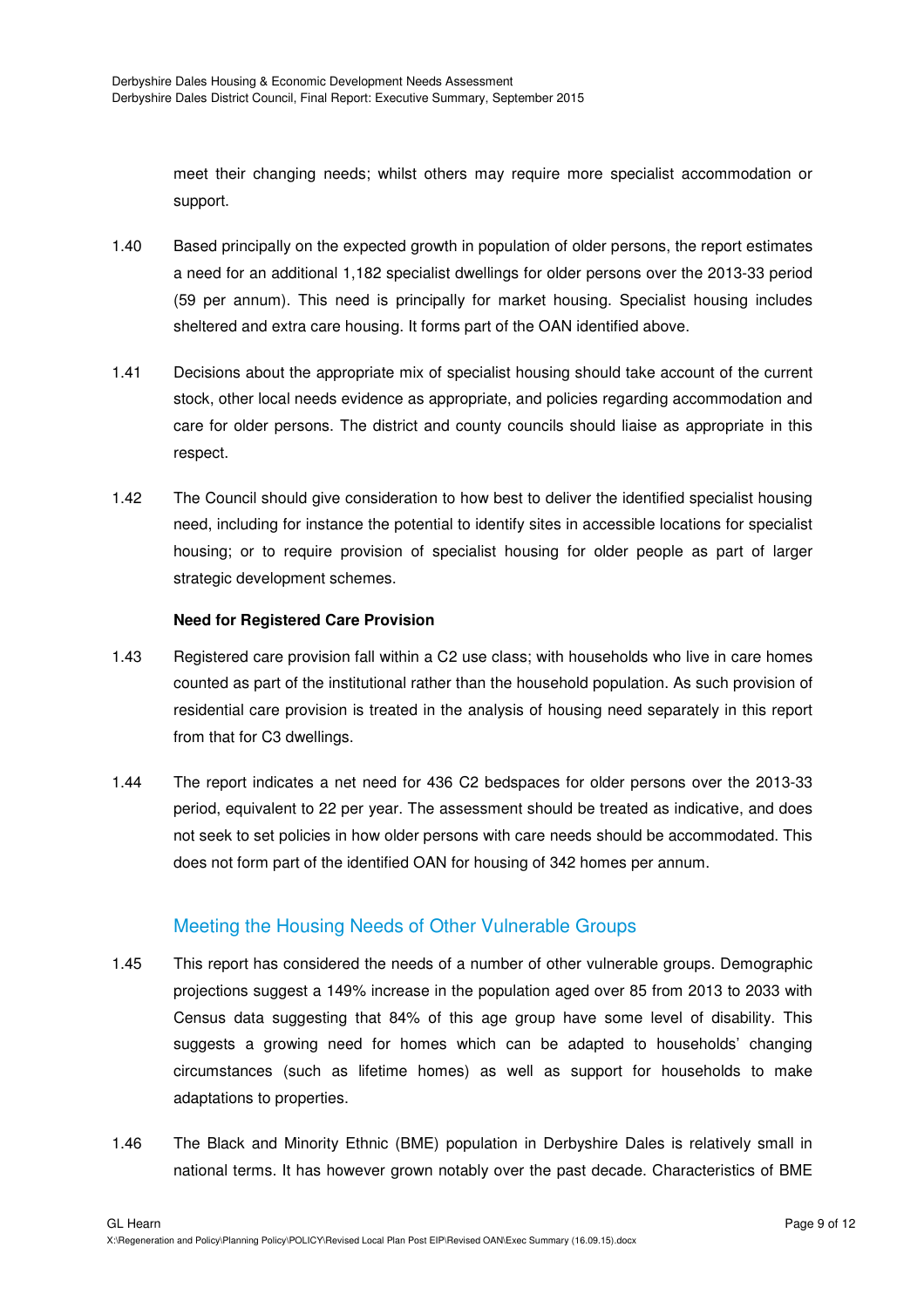groups (including tenure profiles and occupancy patterns) suggest that such households may be disadvantaged in the housing market. Where possible the Council should provide advice to BME groups and in particular ensure that accommodation quality (particularly in the private rented sector) can meet the needs of such households which are disproportionately likely to contain children.

1.47 Lone parent households are particularly disadvantaged with a high reliance on rented housing. Projections suggest a small increase in the number of children in the District over the next few years and if past trends are repeated there will be a notable increase in the number of lone parents. Again advice about housing options and maintaining a good quality of accommodation will be critical to ensure that such households' needs are best met.

# Need for Employment Land

- 1.48 This report has considered the need for employment land and floorspace in Derbyshire Dales taking account of economic trends and projected growth in employment, commercial property conditions and a survey of businesses in the District.
- 1.49 The evidence suggests that the office market in the District is modest in scale and focused on demand from local small and medium-sized businesses. Most demand arises from businesses of under 50 employees. Total office floorspace has increased in net terms (growing by 900 sq.m since 2000).
- 1.50 The industrial market in the District is larger in scale. The demand profile is focused towards small, local-based businesses. With a long-term national trend of declining manufacturing employment, the stock of industrial floorspace (including warehouse/ distribution floorspace) has however fallen in net terms over the period since 2000. Derbyshire Dales does not see significant demand from warehousing/ logistics firms, in contrast to a number of surrounding areas particularly those close to the motorway network.
- 1.51 The District predominantly appeals to SMEs and micro-businesses. Most businesses in the District are positive regarding the current economic outlook. A significant proportion of the businesses surveyed expect business actively, turnover, and staffing numbers to increaser over the next five years. 80% of the businesses surveyed expected turnover to increase over the next two years. The survey however will particularly provide information on business sentiment at the point-in-time at which it was undertaken.
- 1.52 This report provides forecasts for future employment floorspace needs. A number of demand-driven scenarios have been considered – including those based on econometric (demand) forecasts, and past rates of development (completions).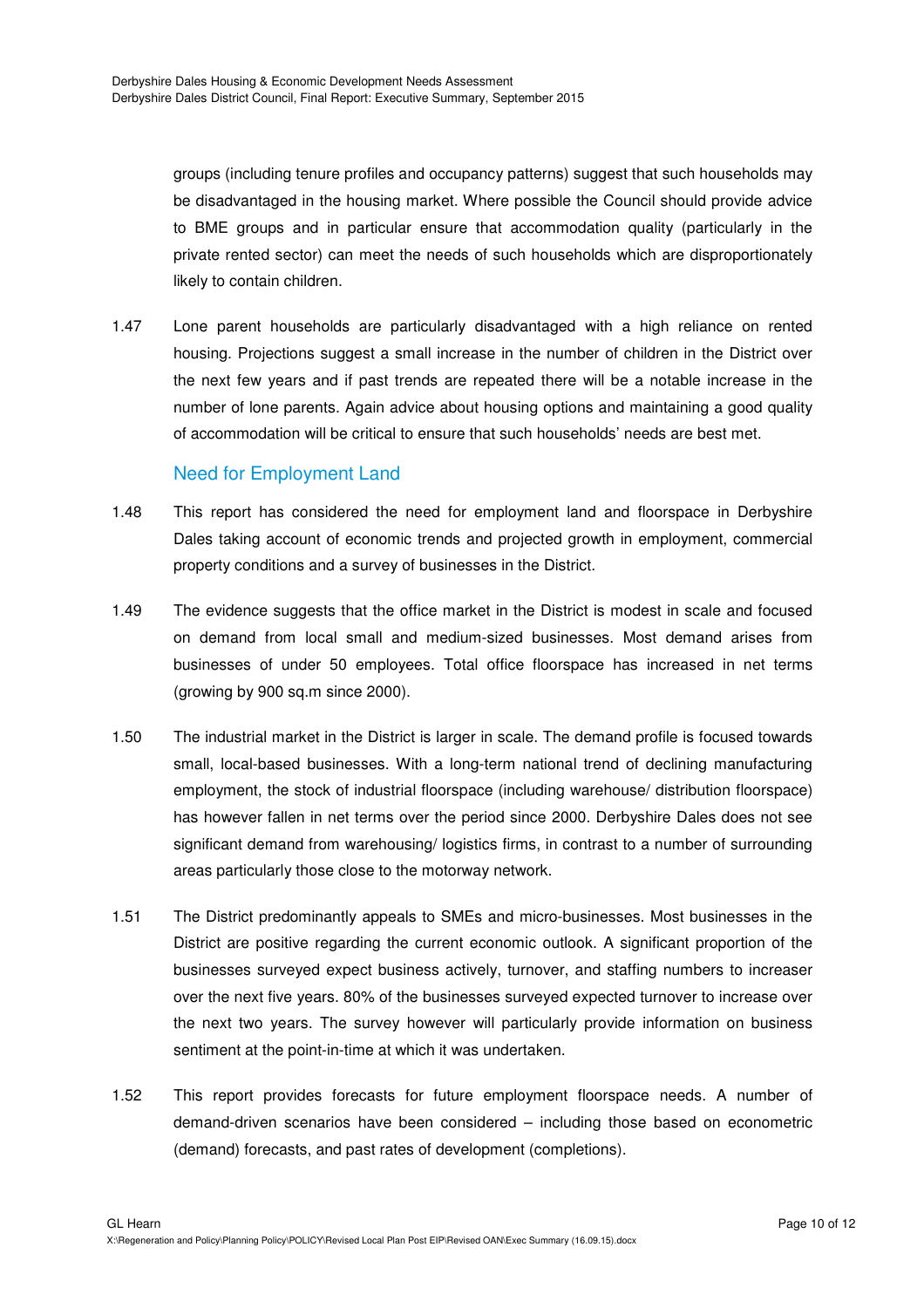1.53 Demand forecasts identify a need for up to 15 hectares of employment land to meet development needs in the District to 2033. This includes both the plan area and the National Park.

| <b>Gross Need</b>                               | Ha: Derbyshire Dales District |
|-------------------------------------------------|-------------------------------|
| <b>Net Demand</b>                               | 11.3                          |
| <b>Allowance for Vacat Floorspace</b>           | 11                            |
| <b>Margin to Provide Choice and Flexibility</b> | 23                            |
| <b>Total Gross Need</b>                         | 147                           |

**Figure 4: Gross Employment Land Need – Labour Demand Scenario** 

- 1.54 This has been compared to projections of past completions, which would indicate a need for 9 hectares of employment land (gross).
- 1.55 On a "policy off" basis, we consider that it would be appropriate to plan to provide 15 hectares (gross) of employment land provision with development potential across the District. This takes account of the preferred economic scenario, but includes an allowance to provide a choice of sites and flexibility of supply.

# Employment Land Supply

1.56 The core existing employment sites provide potential for development of up to 7.8 hectares of employment land. The Council should consider the potential for up to a further 7.2 ha to be brought forward through mixed-use development schemes, such as on the quarry sites identified, through extensions to existing employment sites or through new employment site allocations.

# **Planning Policies relating to Existing Employment Sites**

- 1.57 In addition to establishing policies regarding future employment land provision, the Local Plan needs to set out a clear policy framework in regard to existing employment sites. This report has included a review of exiting employment land supply, considering the market attractiveness and deliverability of development at these locations. The evidence suggests an overall need for new employment allocations, and does not identify existing sites that are of a particularly poor quality or not suitable for continued employment use. The Council would thus be justified in seeking to protect existing sites for continued employment use.
- 1.58 Specific policies are necessary regarding the mix of development appropriate on the three sites identified as having mixed use development potential - . GL Hearn considers that the existing policy framework/ planning consents for these sites are appropriate.
- 1.59 In respect of losses of employment land, we consider that substantive evidence should be sought from proposals seeking a change of use, where this is not permitted development.